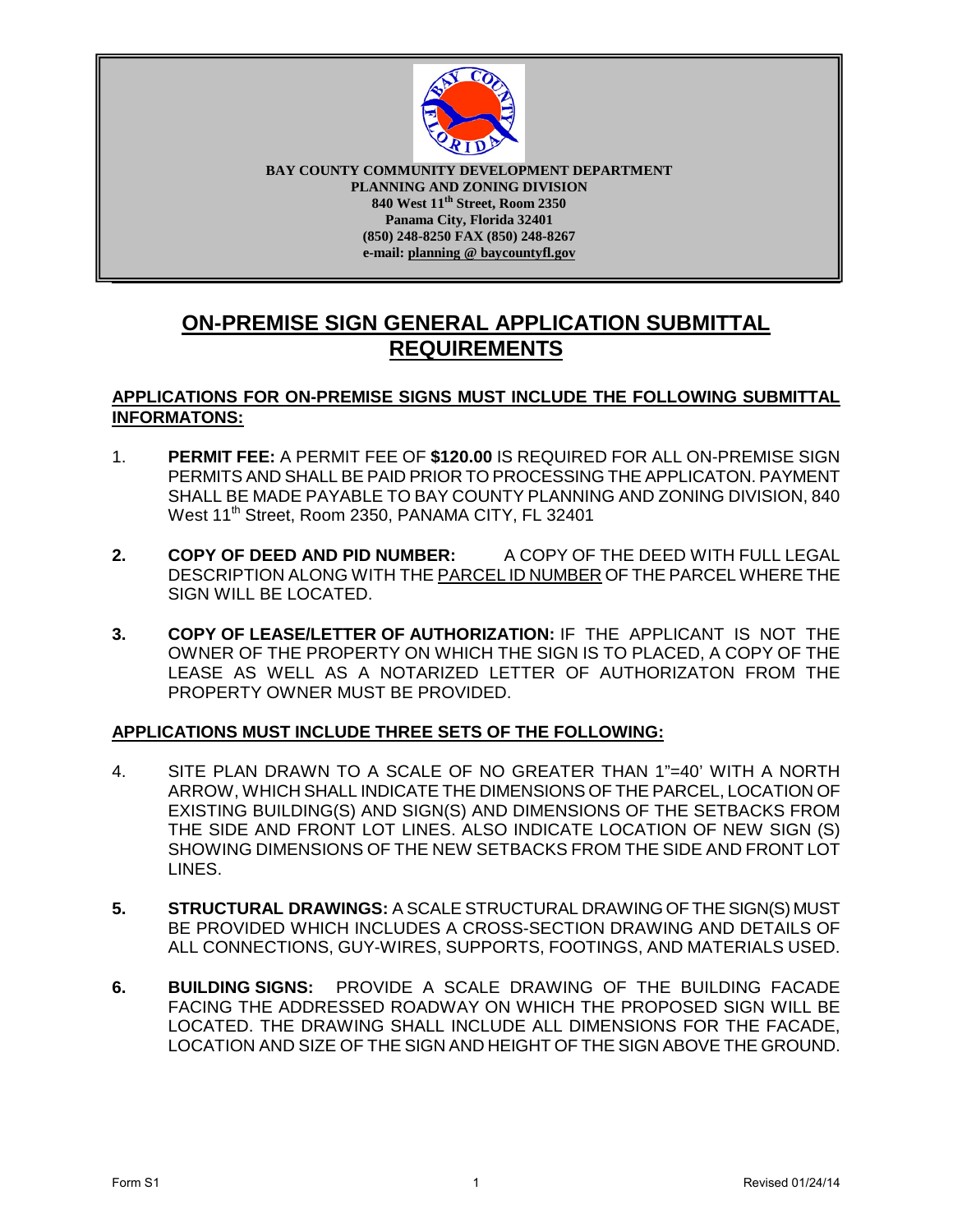# **CHECKLIST FOR CHANGES/MODIFICATIONS TO AN EXISTING SIGN**

# **\*Non-Conforming signs shall not be increased in size, including additional square feet, height, mass, or bulk.**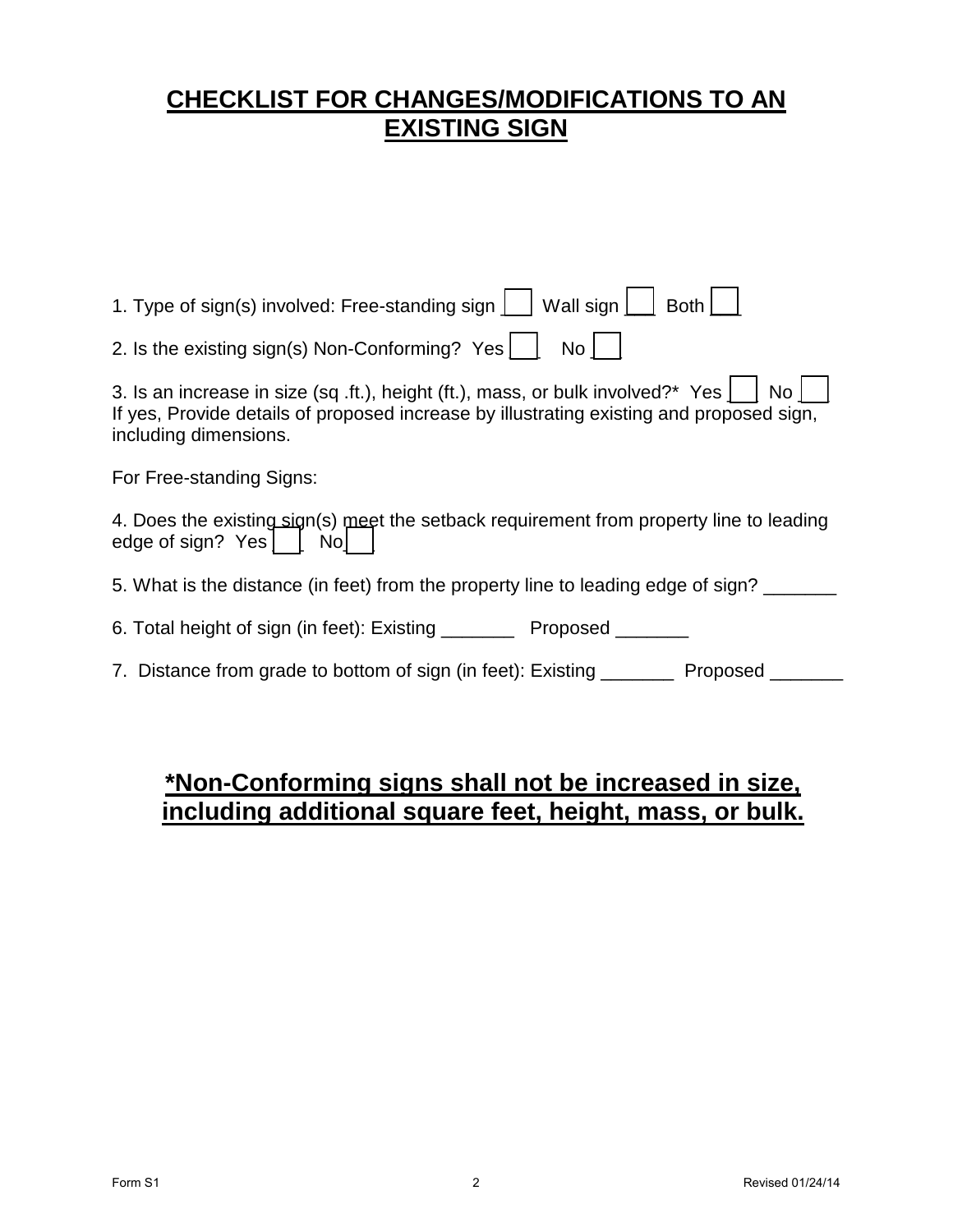

**BAY COUNTY COMMUNITY DEVELOPMENT DEPARTMENT PLANNING AND ZONING DIVISION 840 West 11th Street, Room 2350 Panama City, Florida 32401 (850) 248-8250 FAX (850) 248-8267 e-mail: planning @ baycountyfl.gov**

# **\*\* THIS PERMIT EXPIRES 6 MONTHS FOLLOWING APPROVAL \*\***

| File | No |  |
|------|----|--|
|      |    |  |

To be completed by Staff)<br>(To be completed by Staff) (To be completed by Staff)

# **(A) APPLICANT/OWNERSHIP INFORMATION** (PLEASE PRINT OR TYPE)

|      | Applicant Name: ___________________                                              |
|------|----------------------------------------------------------------------------------|
|      | The Applicant is the: A) Property Owner <u>[15]</u> or; B) Authorized Agent      |
|      | (If the applicant is an agent, attach a signed statement from the property owner |
|      | granting permission for the agent to obtain any necessary permits.)              |
|      |                                                                                  |
|      | E-Mail Address: 2008 Communication of the Mail Address:                          |
|      |                                                                                  |
| Ш.   |                                                                                  |
|      |                                                                                  |
|      |                                                                                  |
|      | Property Owner Phone: (___) __________________                                   |
| III. |                                                                                  |
|      |                                                                                  |
|      |                                                                                  |
|      |                                                                                  |
|      | (B) PARCEL INFORMATION                                                           |
|      |                                                                                  |
|      |                                                                                  |
|      | <b>PARCEL I.D.#:</b>                                                             |
|      | (REQUIRED)                                                                       |
|      |                                                                                  |

Street Address Where Sign To Be Located: \_\_\_\_\_\_\_\_\_\_\_\_\_\_\_\_\_\_\_\_\_\_\_\_\_\_\_\_\_\_\_\_\_\_\_ Current Use Of Property: \_\_\_\_\_\_\_\_\_\_\_\_\_\_\_\_\_\_\_\_\_\_\_\_\_\_\_\_\_\_\_\_\_\_\_\_\_\_\_\_\_\_\_\_\_\_\_\_\_

Zoning Designation of Property: \_\_\_\_\_\_\_\_\_\_\_\_\_\_\_\_\_\_\_\_\_\_\_\_\_\_\_\_\_\_\_\_\_\_\_\_\_\_\_\_\_\_\_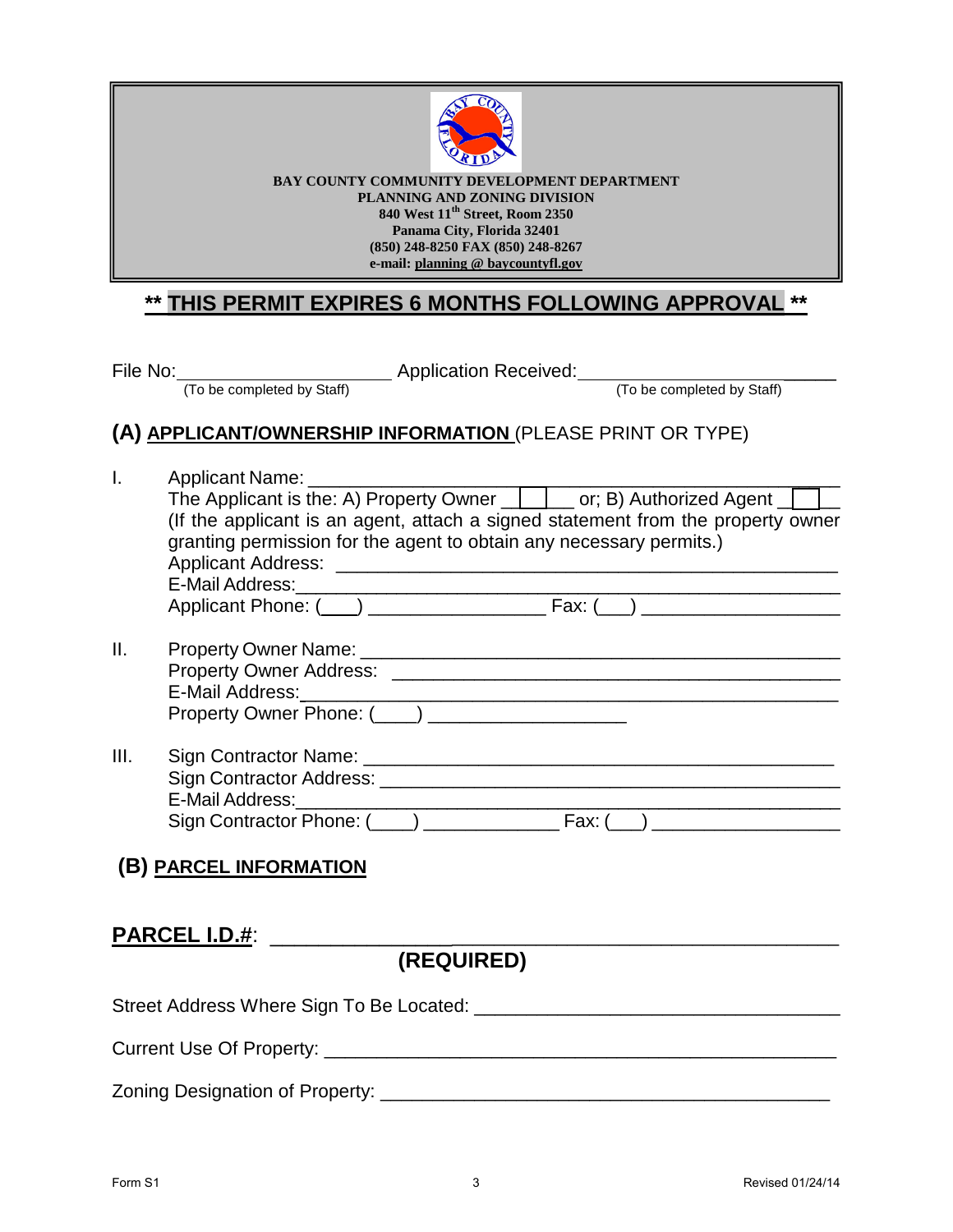## **(C) SIGN INFORMATION**

| <b>TYPE OF SIGN</b>                                                                                                                                                  |
|----------------------------------------------------------------------------------------------------------------------------------------------------------------------|
| DIRECTIONAL SIGN<br>Dimensions of Sign Face Area (In Square Feet): ________________                                                                                  |
| <b>BUILDING SIGN</b>                                                                                                                                                 |
| SIGN STATUARY<br>Overall Sign Height (From Top of Statuary to Ground): _________________                                                                             |
| $\_$ FREE STANDING (POLE)<br>Overall Sign Height: <u>Cambridge Contains and Sign Height:</u><br>Sign Face Clearance (From Bottom of Sign Face to Ground): __________ |
| PROPOSED SIGN LOCATION<br><b>DISTANCES FROM PROPERTY LINES:</b><br>Front (Right-of-Way): _________________                                                           |

(\*NOTE: SETBACKS – Leading edge of Sign must meet setback requirements.)

**\*Please list all proposed signs.** You may provide information on additional sheets if necessary.

**Applicant's Signature:** \_\_\_\_\_\_\_\_\_\_\_\_\_\_\_\_\_\_\_\_\_\_\_\_\_\_\_\_\_\_\_\_\_\_\_\_\_\_\_\_\_\_\_\_\_\_\_\_\_\_ **(Please attach a letter or authorization from property owner if authorized agent is submitting application.)** 

## **DO NOT WRITE BELOW THIS LINE**

Application Approved For Transmittal To Builders Services Division:

(Affix Planning Division Stamp and Date)

Application Denied For Transmittal to Builders Services Division: (Affix Planning Division Stamp and Date)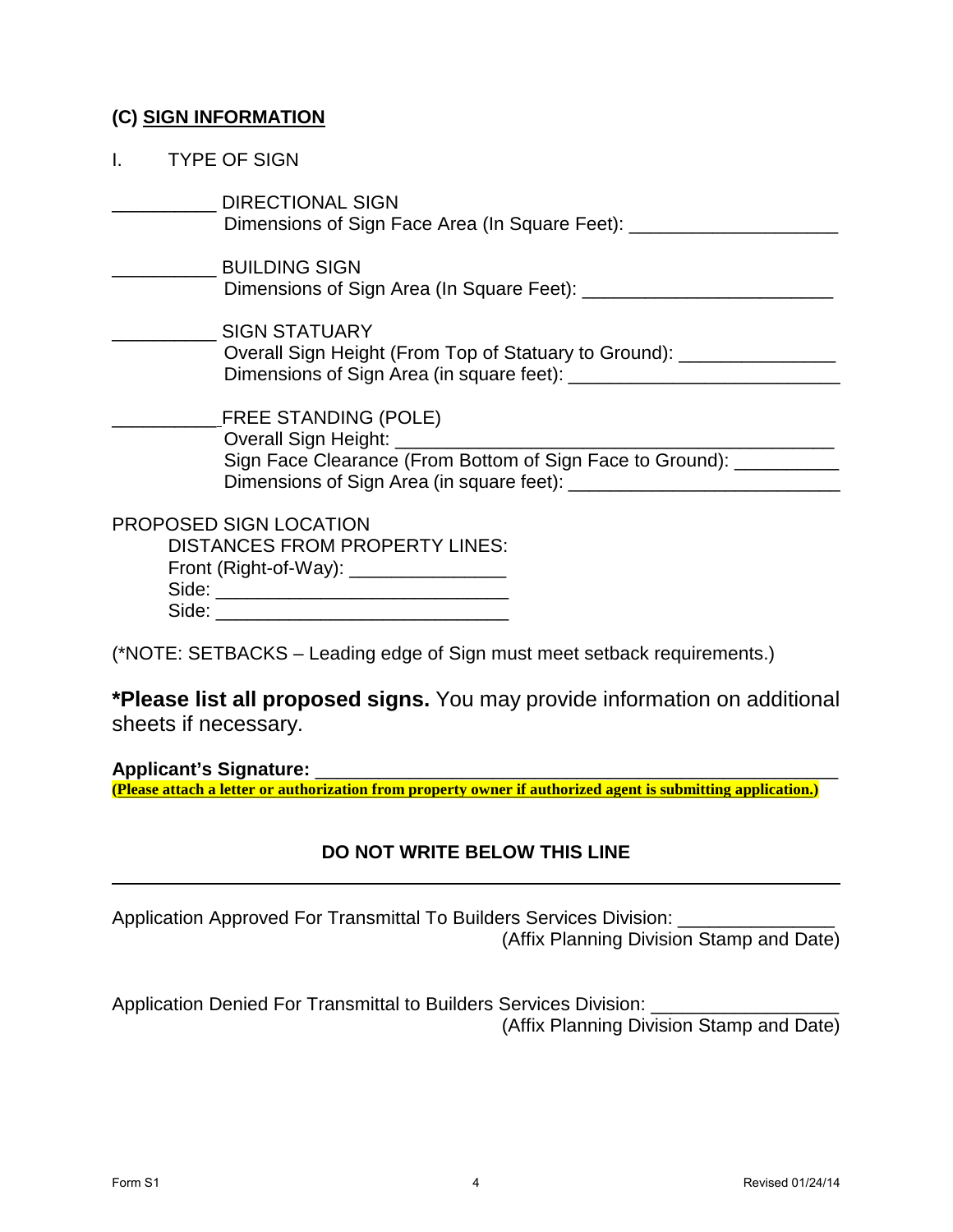| DO NOT WRITE IN THIS AREA                                                                                                                                                                                        |                       |          |  |  |
|------------------------------------------------------------------------------------------------------------------------------------------------------------------------------------------------------------------|-----------------------|----------|--|--|
|                                                                                                                                                                                                                  | FOR OFFICIAL USE ONLY |          |  |  |
| Date Application Deemed Incomplete (If Applicable):__________________<br>Application Reviewed By: Application Reviewed By:                                                                                       |                       |          |  |  |
|                                                                                                                                                                                                                  | Permissible           | Proposed |  |  |
| <b>Number of Signs Allowed</b><br><b>Free Standing</b><br>Wall<br><b>Total Sign Area Allowed</b><br><b>Free Standing</b><br>Wall<br><b>Minimum Distance From Property</b><br>Lines (Front, Sides)<br>Sign Height |                       |          |  |  |
| Comments: Annual Comments: Annual Comments:                                                                                                                                                                      |                       |          |  |  |
|                                                                                                                                                                                                                  |                       |          |  |  |
| Date Approved: _________________________ Date Denied: __________________________<br>Approved By: ________________________________ Denied By: _______________________                                             |                       |          |  |  |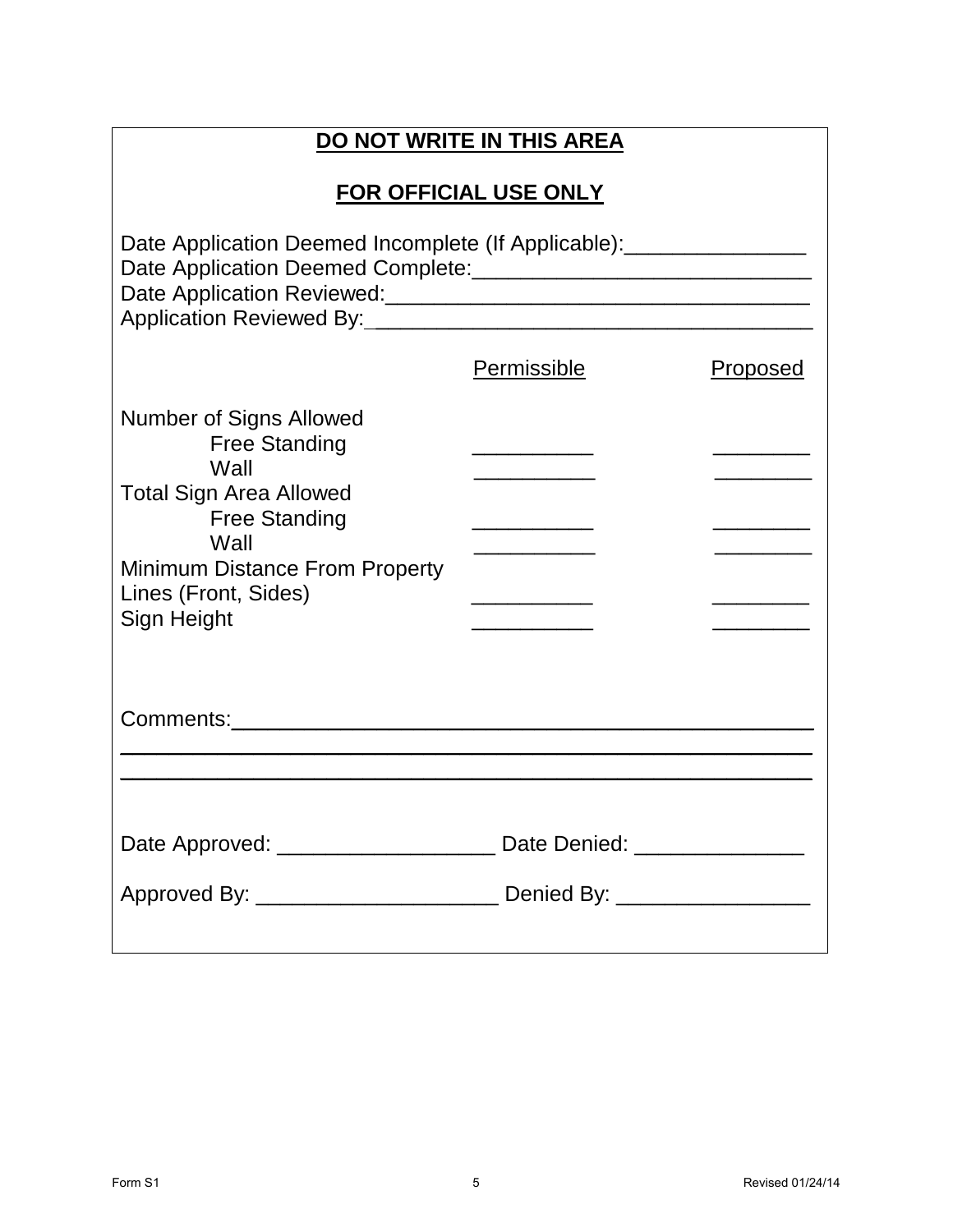## **FORM B35**

## **BAY COUNTY BUILDERS SERVICES DIVISION SIGN PERMIT CHECKLIST AVOID PROCESSING DELAYS**

Please provide all applicable items listed below. This form is for building permit purposes and **not** for Planning Division submittals.

- 1. \_\_\_\_\_ **TWO COMPLETE SETS OF PLANS**, drawn to scale containing the site plan as approved by Planning & Zoning department. Construction drawings must indicate compliance with section 3107 of the Florida Building Code.
- 2. \_\_\_\_\_ **For all billboard or off premise signs in the unincorporated county**, prior to construction, a survey by a licensed surveyor shall be submitted displaying where the property should be staked at the edge of the ROW and the location of the site pole. Survey markers shall be placed by a licensed surveyor staking the edge of the ROW and the centered location of the support pole. Prior to final inspection, the applicant shall submit a certified as built plan which confirms compliance with height and setbacks approved by Planning and Zoning.
- 3. \_\_\_\_\_ For all **freestanding** signs, property line must be staked and identified at first inspection. If setbacks are at all questionable, the inspector will require an as built survey to verify setbacks before approval.
- 4. \_\_\_\_\_ Written approval from your Planning Department (City or County)
- 5. \_\_\_\_\_ Complete, notarized Building Permit Application.
- 6. **Deally UVE Verified legal address letter.**

|                             | Phone: | Cell: |  |
|-----------------------------|--------|-------|--|
| <b>Applicant Signature</b>  |        |       |  |
|                             | Date:  |       |  |
| <b>Print Applicant Name</b> |        |       |  |

NOTICE: In addition to the requirements of this permit, there may be additional restrictions applicable to this property that may be found in the public records of this county, and there may be additional permits required from other government entities such as water management districts, state agencies, or federal agencies.